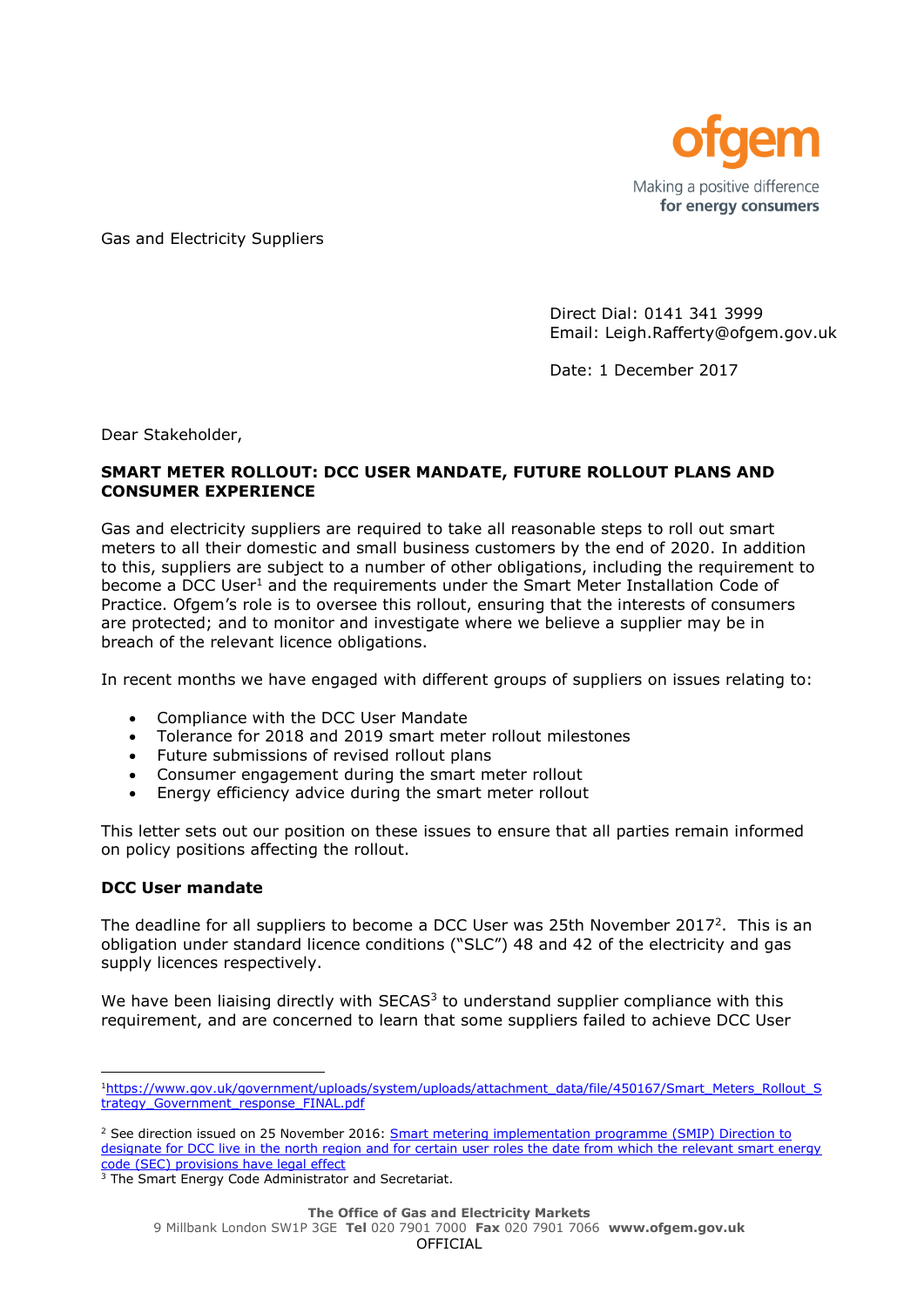status by the deadline. A failure to become a DCC User by the deadline in the licence is a breach of that condition.

Where we are satisfied that a regulated company is contravening, or is likely to contravene, any relevant licence condition or requirement then we may take enforcement action through the imposition of a final or provisional orders for securing compliance. However, we recognise that it may not always be appropriate to take enforcement action, in particular where there are compelling reasons for non-compliance, where compliance can be achieved through other means, and/or where a party is already taking proactive steps to ensure their future compliance with a requirement.

We will be continuing to monitor supplier progress to achieving compliance with the DCC User obligation. The following clarifies our approach in terms of next steps for suppliers in varying stages of market entry.

### *Suppliers that have completed Controlled Market Entry (CME) & established gas-only suppliers*

All domestic suppliers are subject to the requirement to become a DCC User by 25 November 2017.

With the exception of electricity suppliers currently in CME, and gas-only new entrants below a certain size, we would like to understand more about the reasons for noncompliance of any active supplier who failed to meet the DCC User mandate, and the steps that will be taken to ensure future compliance. We have written to these suppliers separately to invite them to provide a plan to become a DCC User.

Following receipt of a supplier's plan and other requested information, we will assess whether the submitted plan and reasons for failing to become a DCC User are appropriate. There are a number of points we will take into account, which will include, but will not be limited to: the explanation of the reasons for the delay; the remedial actions taken to address the situation; the timeliness of any action taken to identify and remedy the situation; any financial gain made from the contravention; and the impact, or potential impact, on consumers.

If we are not satisfied with the information provided by these suppliers, in particular with regard to the plan they have provided, we may consider taking further action in accordance with our [Enforcement Guidelines.](https://www.ofgem.gov.uk/system/files/docs/2016/12/enforcement_guidelines.pdf)

#### *Suppliers in Controlled Market Entry (CME) and gas-only new entrants*

1

All suppliers with at least one customer are required to become a DCC User, including suppliers in CME (the industry process that all new entrants must complete before they can legally enter the retail electricity supply market). However, we recognise that the requirement to be a DCC User can be burdensome for new suppliers, and may act as a potential barrier to entry due to the process and costs of developing a DCC adaptor and undertaking the necessary audit.

As suppliers in CME and gas-only new entrants<sup>4</sup> serve a very small number of meter points, we believe there is a low risk of consumer detriment if these suppliers are not DCC Users by the deadline in the licence. Therefore, where a supplier has failed to become a DCC User

<sup>&</sup>lt;sup>4</sup> For this purpose of this letter, a gas-only new entrant is a supplier that entered the domestic gas supply market on or after 1 December 2016, and has a current portfolio of less than 250 gas meter points, 0 electricity meter points. This is similar to the number of meter points that a supplier in CME may have.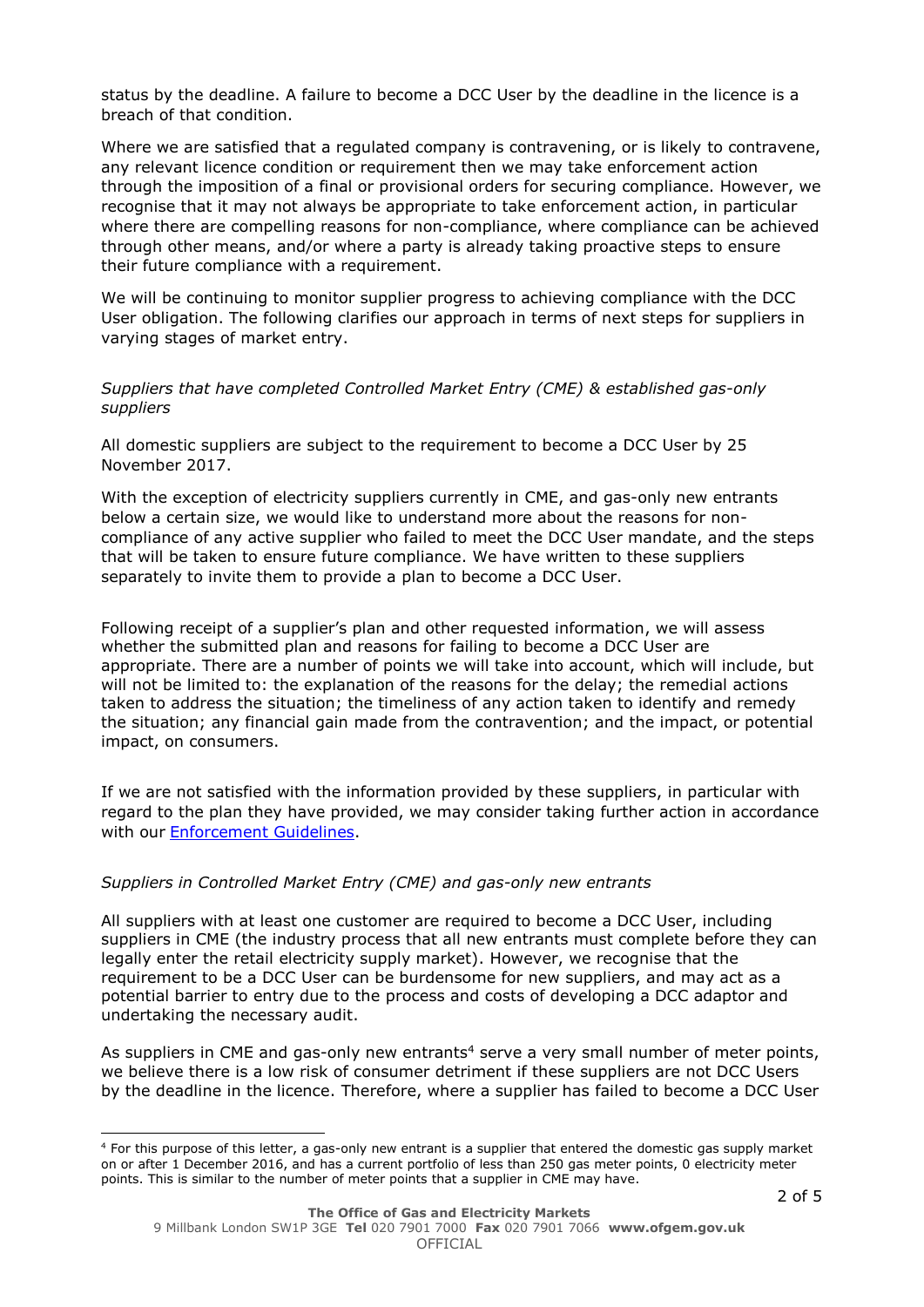before the date in the licence, and the following criteria are met, Ofgem will be minded not to take enforcement action where:

- a supplier is in CME or a gas-only new entrant;
- that supplier is taking active steps to ensure their compliance with the DCC User mandate; and
- not being a DCC User does confer a significant benefit in terms of any competitive advantage.

However, we expect CME suppliers and gas-only new entrants who are unable to comply with the DCC User mandate to have a plan in place to ensure that they will become compliant within a reasonable period, and certainly before leaving CME, or in the case of gas-only new entrants, growing beyond 250 gas meter points. We do not require CME and gas-only new entrants to submit their plan to us; however, this plan will be important in demonstrating that a relevant supplier was taking steps towards compliance, should we later consider it appropriate to investigate this further in the future.

We consider that the approach set out in this letter is consistent with our better regulatory duties, in particular the need to have regard to the principles under which regulatory activities should be proportionate and targeted at cases in which action is needed.

## **Tolerance for 2018 and 2019 milestones**

In September 2017 we consulted affected suppliers on increasing the tolerance applied when assessing large suppliers' performance against their 2018 and 2019 annual milestones. 5 Following this consultation, we decided to increase the tolerance large suppliers are allowed when achieving their Annual Milestones to 10 percent in 2018 and 2019, consistent with the tolerance allowed in 2016 and 2017. This means that we would consider a supplier to have met its binding Annual Milestone in those years if it achieves 90 percent of the Annual Milestone set.

#### **Future submissions of revised rollout plans**

The regulatory framework,<sup>6</sup> allows large suppliers to submit a revised rollout plan with revised Annual Milestones in January 2018 however, beyond this, a supplier may only resubmit a revised rollout plan with our prior agreement. We recently issued large suppliers a letter signalling our intention to agree to any request a supplier makes with regards to submitting a revised rollout plan on 31 January 2019.7 We once again encourage suppliers who think that they may want to submit a revised rollout plan in January 2019 to seek agreement from us early, and we will endeavour to respond promptly. For example, suppliers may want to seek agreement now. If a supplier subsequently decides it does not wish to submit a revised plan in January 2019, the previously accepted plan, and the milestones contained within it, will stand.

We consider that the changes to the tolerances, and suppliers' ability to resubmit their rollout plan in both January 2018 and 2019, provide sufficient flexibility to allow suppliers to continue to be ambitious in the Annual Milestones and 2020 targets they set. Plans should be based on sound evidence and reasonable assumptions, driving towards ambitious levels of rollout by 2020, given the obligation to take all reasonable steps to complete the rollout by that date.

<sup>5</sup> Issued via email to large suppliers on 22 September 2017.

<sup>6</sup> See: [https://www.ofgem.gov.uk/system/files/docs/2017/06/2017.06\\_decision\\_letter\\_-\\_regulatory\\_framework\\_](https://www.ofgem.gov.uk/system/files/docs/2017/06/2017.06_decision_letter_-_regulatory_framework_-_final.pdf) final.pdf

 $\frac{7 \text{ Pursuant to standard condition } 44.6(b)$  of the electricity supply licence, and standard condition 48.5 (b) of the gas supply licence which enables the licensee to submit a revised Roll-out Plan to the Authority where, in response to a request from the licensee, the Authority has agreed that it may submit a revise Roll-out Plan.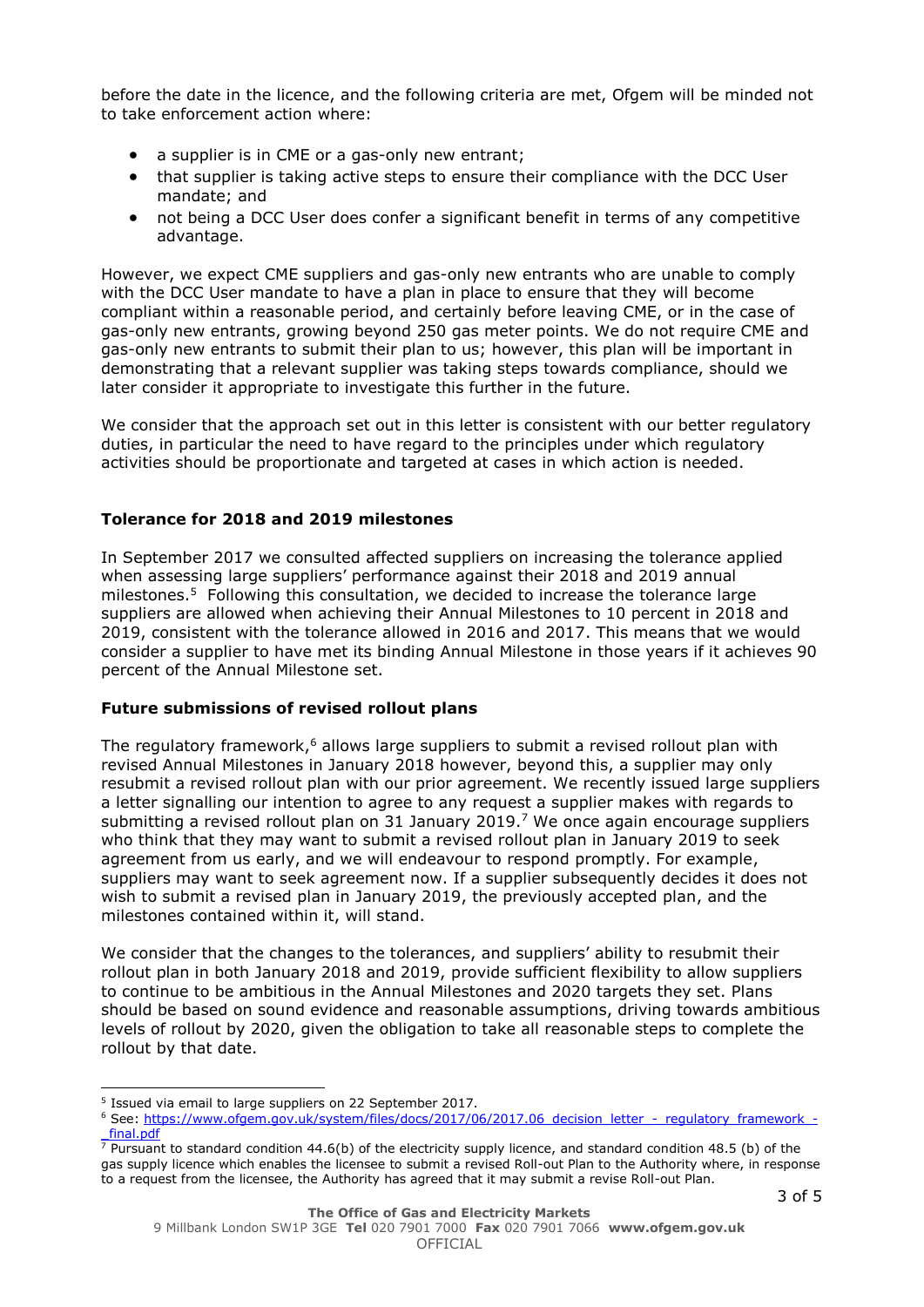We remind suppliers that any revised rollout plans must contain a detailed explanation of the licensee's reasons for the Annual Milestones it has set, which must demonstrate how the licensee expects to meet the requirements in condition 39.1 of the Electricity Supply Licence and/or condition 33.1 of the Gas Supply Licence.<sup>8</sup>

## **Consumer engagement**

During our recent bilateral engagement with large suppliers, several suppliers cited consumer engagement as a key challenge faced in 2017 with regard to the rollout of smart meters. As previously noted, there is unlikely to be a 'one size fits all' solution. Suppliers must keep their approaches to consumer engagement under review and make changes in light of experience they gain.

We expect suppliers to use multiple channels of engagement and to adapt to changing circumstances as they arise. We also expect suppliers to consider how to maximise engagement through, for example, customer segmentation, tailored messaging according to consumer preferences and attitudes, and offers of positive incentives such as smart metering products, services and tariffs. We consider consumer engagement to be a critical area, and continued focus from suppliers will be required to maximise the chances of success.

Further, we are concerned about suppliers' efficiency in converting customers who themselves identify as being interested in smart meters into booked appointments for an installation. We expect suppliers to continually review and actively seek to remove barriers to converting customer interest in smart metering into successful installs to improve their conversion rates.

Suppliers should also be ensuring their own activity and that of Smart Energy GB is complementary, both in generating positive customer interest in smart metering and in delivering the benefits of smart metering to all consumers.

# **Energy efficiency advice**

Suppliers are required by the Smart Meter Installation Code of Practice (SMICoP) to provide energy efficiency advice. This is a crucial part of the customer journey and will help maximise the benefits of the rollout for consumers and their ongoing engagement with the retail energy market. We are concerned with performance in this area.

We will continue to monitor supplier performance and encourage suppliers to take steps to improve their performance on energy efficiency advice. For example, suppliers should consider:

- how best to engage with customers on energy efficiency throughout the process and ensure, for domestic customers, that energy efficiency is delivered during the installation visit;
- how to tailor advice to make it relevant to the customer;<sup>9</sup>
- how to apply best practice for the delivery of energy efficiency advice, for example as set out in the BEIS energy efficiency toolkit for domestic premises;<sup>10</sup> and
- how to ensure that installers and other staff (including third party contractors) understand that they are required to deliver good quality tailored advice to customers, and have the right skills and knowledge to do so.

 <sup>8</sup> https://www.ofgem.gov.uk/ofgem-publications/118052

<sup>&</sup>lt;sup>9</sup> A SMICoP change request has recently been approved to require suppliers to tailor energy efficiency advice. <sup>10</sup> [https://www.gov.uk/government/publications/best-practice-guidance-for-the-delivery-of-energy-efficiency](https://www.gov.uk/government/publications/best-practice-guidance-for-the-delivery-of-energy-efficiency-advice-to-households-during-smart-meter-installation-visits)[advice-to-households-during-smart-meter-installation-visits](https://www.gov.uk/government/publications/best-practice-guidance-for-the-delivery-of-energy-efficiency-advice-to-households-during-smart-meter-installation-visits)